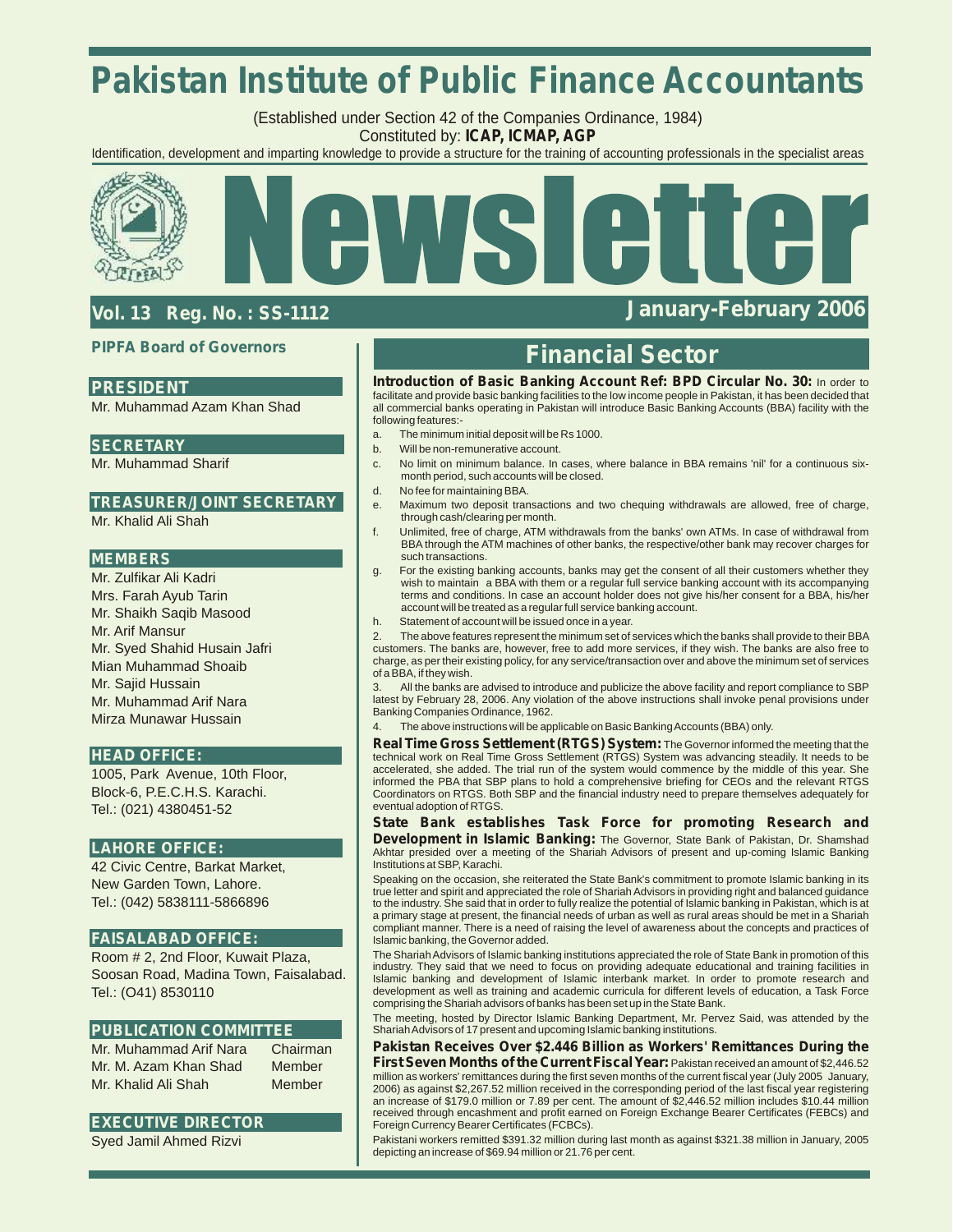# **Newsletter**



**2**

**Completed:** A committee formed by the Securities and Exchange-<br>Commission of Pakistan (SECP) to study feasibility of introducing exchange-Commission of Pakistan (SECP) to study feasibility of introducing exchange- **SECP Decides: Continuous Funding System (CFS) to** 

The Chairman of the Committee, Mr. Ali Ansari, along with other members, market place and the risks inherent in it, the Securities and Exchange presented the report. The members of the committee including Executive Commiss presented the report. The members of the committee including Executive Commission of Pakistan (SECP) has decided that Continuous Finance System<br>Director (Securities Market), Mr. Arif Mian, Mr. Imran Kamal, Mr. Imran Janjua Director (Securities Market), Mr. Arif Mian, Mr. Imran Kamal, Mr. Imran Janjua, (CFS), currently in place, will continue. CFS will be reviewed by 31 May 2006<br>Mr. Mian Asif Said and Mr. Nihal Cassim have given their preciou the finalization of the report.

The report encompasses various aspects of an exchange-traded derivatives<br>market and highlights the prerequisites and a roadmap for their introduction. It with a view to determining the phase in of the outstanding regulatio market and highlights the prerequisites and a roadmap for their introduction. It with a view to determining the phase in of the outstanding regulations so that also details the developments of other emerging derivative mar Korea, Malaysia, Brazil and India besides deliberating on the results of introducing exchange-traded derivatives and their suitability with reference to

**Development of Corporate Sector:** The third meeting of the requirements of IAS-24- Related Party Disclosures<br>Corporate Laws Review Commission (CLRC) was held in Lahore at the available on the website of SECP www.secp.gov.

regulation of the corporate sector. The members of the CLRC unanimously Banking Finance Companies (NBFCs). The objective behind the issuance of agreed upon the conceptual approach for the redrafting or the amendment of the agreed upon the conceptual approach for the redrafting or the amendment of the these regulations is to provide new avenues to investment banks, leasing<br>law, as the case may be. Specifically, it was agreed that the law shou law, as the case may be. Specifically, it was agreed that the law should be made companies, housing finance companies and discount houses in order to clear, concise and comprehensible; it should lay down the rules governin clear, concise and comprehensible; it should lay down the rules governing "core enhance diversification and broaden their product range. The regulations company law" so that the basic principles governing the operation of corporate include comprehensive operational guidelines and various risk managem<br>entities from registration to winding up may be available in a single. me entities from registration to winding up may be available in a single, comprehensive framework. Most importantly, it was agreed that the law while

**Feasibility Study of Exchange-traded Derivatives** embracing international best practices should be suitable to the local **international control of the control of the control of the suitable to the local environment.** 

traded derivatives in Pakistan, presented its report to the Chairman SECP, **continue, to be reviewed by 31 May 2006:**After a detailed study of Mr. Razi-ur-Rahman Khan, at the SECP head office in Islamabad. The funding available to the securities market and determining the need of the The Chairman of the Committee, Mr. Ali Ansari, along with other members, The fun and in the meantime the existing CFS regulations will be enforced in letter and spirit.

CFS risks are minimised at the earliest. Cap on CFS transactions of Rs. 25.0<br>billion for KSF and Rs. 2.31 billion for LSF will continue till further notification

introducing exchange-traded derivatives and their suitability with reference to<br>
To assess its suitability, the report covers broad areas of the derivatives market<br>
To assess its suitability, the report covers broad areas

Public and other stakeholders can give their comments on the report till 10<br>March 2006. The report is available on the SECP's website, www.secp.gov.pk<br> **CLRC** Deliberates Upon Draft Concept Paper for private companies othe **CLRC Deliberates Upon Draft Concept Paper** for private companies other than small companies to ensure compliance with the **Development** of **Corporate Sector:** The third meeting of the requirements of IAS-24- R

Company Registration Office of the Securities and Exchange Commission of **Prudential Regulations for Consumer Finance:** The Securities and Exchange Commission of Pakistan (SECP) has issued Prudential Regulations, which come into immediate effect, for Consumer Finance for Non-The CLRC deliberated upon the draft concept paper for the development and<br>
requiation of the corporate sector. The members of the CLRC unanimously Banking Finance Companies (NBFCs). The objective behind the issuance of

# **IFAC News**

critical role of ethical values and standards on protecting the public interest, the **IFAC's Public Sector Accounting Standards Board** 

governments, but internationally agreed requirements for accounting for them in exposure draft, **Guidance for the Development of a Code of Corporate**<br>general purpose financial statements have not yet been developed. To dea this major gap in international accounting requirements for governments, the establishing and implementing codes of conduct in their organizational Public Sector Accounting Standards Board (IPSASB) of the exposure draft ma International Public Sector Accounting Standards Board (IPSASB) of the International Federation of Accountants (IFAC) has issued a proposed standard International Federation of Accountants (IFAC) has issued a proposed standard "The goal of this proposed new guidance is to support sound corporate<br>International reporting of revenue from non-exchange transactions, includi on the financial reporting of revenue from non-exchange transactions, including<br>taxes and transfers.<br>The publication draws greater attention to the pead for corporate codes of

Standard (IPSAS), **Revenue from Non-Exchange Transactions (Including** such codes<br>**Taxes and Transfers**), deals with a range of matters critical to government **17th Money** *Taxes and Transfers)*, deals with a range of matters critical to government **17th World Congress of Accountants on: "Accountants; financial reporting of taxes**, including the basis on which a wide range of taxes **Genera** addresses accounting for other major sources of non-exchange revenue for **13-16 November 2006 Istanbul:** The 17th World Congress of public sector entities, including transfers from other governments and Accountants is being hosted by the two professional bodies of accountants in international organizations, and gifts and donations. The ED also provides international organizations, and gifts and donations. The ED also provides Turkey, the Union of the Certified Public Accountants of Turkey (EAAT), and the guidance on how conditions and restrictions on the use of transferr guidance on how conditions and restrictions on the use of transferred resources International Federation of Accountants (IFAC) will be held in Istanbul, Turkey on<br>International Federation of Accountants (IFAC) will be held

IFAC Focuses on Corporate Conduct; Issues New **Guidance on Developing Codes of Conduct:** Recognizing the

**Proposes New Reporting Requirements for Non-** International Federation of Accountants (IFAC) has developed new proposed in Proposed 15 Exchange Revenue : Taxes are the major source of revenue for most<br>governments, but internationally agreed requirements for accounting for them in exposure draft, Guidance for the Development of a Code of Corporate **Conduct,** proposing guidance to assist professional accountants and others in establishing and implementing codes of conduct in their organizations. The

taxes and transfers.<br>The publication draws greater attention to the need for corporate codes of<br>The exposure draft (ED) of the proposed International Public Sector Accounting conduct and provides practical quidance on the conduct and provides practical quidance on the scope and implementation of

> **Generating Economic Growth and Stability Worldwide"** November 13-16, 2006. Visit the Congress website: http://www.wcoa2006<br>istanbul.org.tr

# **ICMAP News**

Pakistan has nominated the following members on the Board of Governors of PIPFA

- 
- 
- 

**ICMAP New Nominations on the Board of Governors of ICMA Pakistan National Council 2006 2008: Mr. Sher Afgan <b>PIPFA:** The Council of the Institute of Cost and Management Accountants of Malik, FCMA has been unanimously elec PIPFA: The Council of the Institute of Cost and Management Accountants of Malik, FCMA has been unanimously elected, President for the period 2006-<br>Pakistan has nominated the following members on the Board of Governors of 2 Accountants of Pakistan (ICMAP) in its 221st meeting held here on January 21, 2006. Mr. Malik has previously served the Institute as President and member 1. Mr. Muhammad Azam Khan Shad, FCMA, C.E. Bridgelink Consultants National council during 2003-2005. Currently he is serving as Managing Director 2 Mr. Mohammad Arif Nara, FCMA, Director Finance, TNT (Pvt) Ltd. International Spectrum Development Inc; Director Adept (Pvt) Limited, Director Karachi Stock Exchange (Guarantee) Limited and Member Board of Governors 3. Mirza Munawar Hussain, FCMA, C.E. Munawar Mirza & Co. of Pakistan Institute of Public Finance Accountants (PIPFA). Previously he was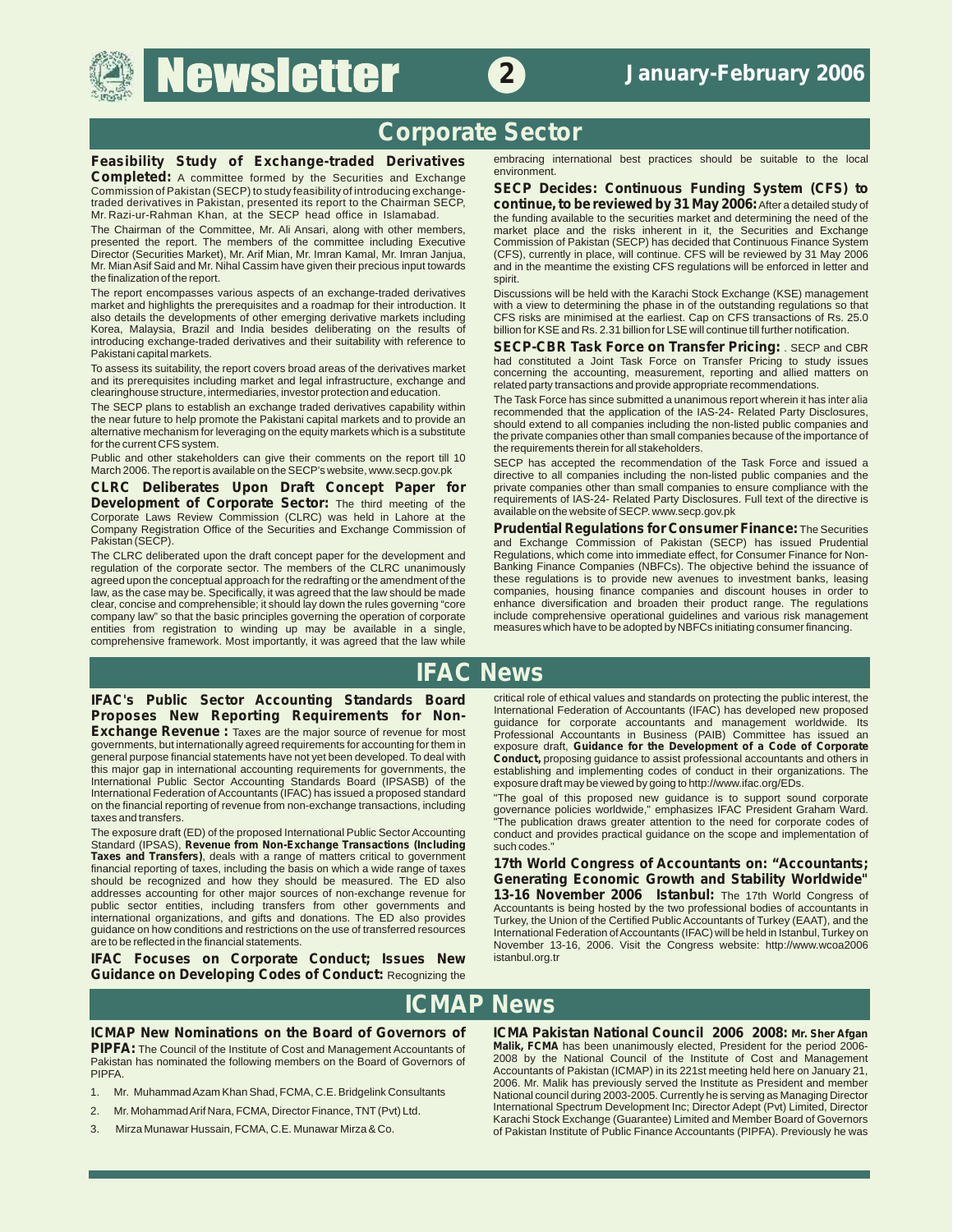# **January-February 2006**

# **Newsletter**



**Treasurer,** Chief Executive, Bridgelink Consultants. Co.

Managing Director of Pakistan International Airlines Corporation (PIAC) and Other ICMAP National Council Members are Mr. Mohammad Abdullah Yousuf, member Board of Governors of Pakistan Institute of Corporate Governance. Ch member Board of Governors of Pakistan Institute of Corporate Governance. Chairman, Central Board of Revenue, Razi ur Rahman Khan, Chairman, Prior to that Mr. Mailk has worked as Chief Executive and in various other Securit Securities and Exchange Commission of Pakistan, Mr. Arif Mansur, Additional important capacities in Saudi Arabia, U.S.A; and U.A.E.<br>Finance Secretary (Budget / Banking), Ministry of Finance, G.O.P. Mr. M. H. Asif, Finance Secretary (Budget / B<br>Cas Regulatory Authority, Mr. Muhammad Rafi, Other Office Bearers elected unanimously are Mr. Mutee Ur Rehman FCMA, Member (Finance), Oil & Gas Regulatory Authority, Mr. Muhammad Rafi,<br>Mirza, FCMA, Vice President, Partner, KMRSRIR, Chartered Accountants, Mr. Kashif M (Pvt) Limited, and **Mr. Muhammad Azam Khan Shad, FCMA, Honorary** and Mirza Munawar Hussain Sahib, FCMA, Chief Executive, Munawar Mirza &

# **PIPFA Affairs**

**3**

Members who have not yet paid their dues yet are requested to clear the same at<br>earliest. Payment may be made through demand draft or cross Cheque in favor<br>of PIDEA, drawn on any bonk branch at Karachi, Mambers, at Jabara of PIPFA drawn on any bank branch at Karachi. Members at Lahore and program, naving gone through a timp exercise in a shortest possible time.<br>Eaisalbad can also make nayment to our Labore or Faisalabad Offices Now after th

## **Fellow:**<br>1. Mr. Kausar Ali Fecto **Alice Contrary (FRA-1469) Results of Winter Exam-2005:** Pakistan Institute of Public Finance 4. Mr. Amir Badshah (FPA-363) Khan, Quetta and Peshawar.<br>5. Mr. Muhammad Hassan (FPA-1180) – The Communication of the Communication of the Communication of the Communi 5. Muhammad Hassan (FPA-1190) (FPA-1190) These results were approved by the Board of Governors, in its meeting held on<br>6. Mr. Iffikhar Ahmad Mir 6. Mr. Iftikhar Ahmad Mir (FPA-1401) 23rd Feb. 2006. 7. Mr. Amer Hussain (FPA-1635) 8. Mr. S. Mohammed jamshed **(FPA-1652) Corporate Sector** (FPA-1652) **Corporate Sector**<br>9. Mr. Mohammad Ahmed (FPA-1733) **Cinal Completed (52** 9. Mr. Mohammad Ahmed (FPA-1733) **Final Completed (53)**<br>10. Mr. Shahbaz Ahmad (FPA-1862) 1017, 1046, 1085, 1124, 1<br>11. Mr. Syed Farman Shah 10. Mi. Shaliyaz Anima<br>11. Mr. Syed Farman Shah (FPA-637) (FPA-637) 1017, 1046, 1085, 1124, 1138, 1251, 1261, 1461, 2016, 2035, 2038, 2055, 2059,<br>12. Mr. Muhammad Yousuf Jamal (FPA-1744) 2076, 2106, 2139, 2147, 2224, 2283, 1. Mr. Fahim Khan (APA-3647) 6133, 10005, 10006, 10009 2. Mr. Muhammad Adnan Sarwar APA-3648) 3. Mr. Muhammad Zahid Hasan (APA-3649) **Intermediate Completed (110)** 4. Mr. Farukh Javed (APA-3650) 1004, 1104, 1115, 1123, 1124, 1160, 1164, 1199, 1216, 1261, 1370, 1371, 1408, 1<br>5. Mr. Murtaza Ahmed (APA-3651) 2022, 2023, 2029, 2030, 2032, 2045, 2072, 2073, 2074, 2079, 2117, 2132, 12. Mr. Kamran (APA-3658) 6053, 6054, 6070, 6090, 6108, 6111, 6119, 6133, 7001, 7010, 10006, 14002, 13. Mr. Muhammad Asif (APA-3659)<br>14. Mr. Muhammad Zahid Bin Jalal 14. Mr. Muhammad Zahid Bin Jalal (APA-3660) **Foundation Completed (46)** 15. Mr. Muhammad Rizwan (APA-3661) 17. - Mir.Airliassari - Marchistan (APA-3064) - 1986, 4074, 4075, 4086, 4091, 4162, 4166, 4204, 4306, 4315, 4316, 4317, 4323, 18. Mr.Muhammad Mahmood Ahmad - 1986, 1986, 1986, 1987, 1987, 4306, 4317, 4323, 1988, 1998, 1001 10. Mr. Muhammad Malinicody (1888)<br>19. Mr. Muhammad Adil (APA-3665) 4327, 4355, 6050, 6060, 6067, 6072, 6088, 6099, 10010<br>20. Mr. ALI MUHAMMAD (APA-3666) Public Sector 20. Mr. ALI MUHAMMAD (APA-3666) **Public Sector** 21. Mr. Khawaja Ali Usman (APA-3667) **Final Completed (249)** 22. Mr. Kashan Samad (APA-3668) 23. Mr. Hassan Jam<br>23. Mr. Hassan Jan (1999, 1999, 1999, 1999, 1999, 1999, 1999, 1999, 1999, 1999, 1999, 1006, 11006, 11006, 11007, 11008, 11009, 11012, 11014, 12025, 11026, 11026, 11026, 11026, 11026, 11026, 11026, 11026, Mr. Hassan Jan Mr. Salahuddin Ahmad Mr. Muhammad Azam Khan (APA-3672) Mr. Liaquat Ali Mr. Mehhoob Ighal Qureshi Mr. Abdul Quadir Mr Zeeshan Mumtaz Mr Shahid Amin Mr. Adeel Shahzad

**PIPFA participated in the International Educational Exhibition at Karachi on March 5-6, 2006 and will be participating at Rawalpindi on March 8-9, and in** March 5-6,2006 and will be participating at Rawalpindi on March 8-9, and in 33020, 33021, 33022, 33023, 33024, 330226, 33027, 33029, 33031, 33032, 33031, 33032, <br>Lahore on March 11-12. 2006 respectively.

parents and other interested persons. Visitors were very impressed with 33059, 33060, 33063, 33064, 33065, 33067, 33072, 33073, 33074, 77052,<br>PIPFA's program and its availability at easily affordable cost Participation in PIPFA's program and its availability at easily affordable cost. Participation in the 77053, 77001, 77002, 77003, 77004, 77006, 77006, 77007, 77008, 77009,<br>**16th Pakistan International Education Exhibition** helps PIPFA to c **16th Pakistan International Education Exhibition** helps PIPFA to catch the 77010, 77011, 77012, 77013, 77014, 77015, 77016, 77017, 77018, 77019, 77018, 77019, 77018, 77019, 77018, 77019, 77028, 77028, 77028, 77028, 77027, attention of prospective students and encourage them to join PIPFA Education<br>Program.

PIPFA Public Sector: The classes of AGP Trainees for the Winter 2005

**Annual Membership Subscription:** Annual Membership Session who have been appointed directly in BPS-16, started at Karachi,<br>Subscription for the year 2005-06 had become due on 1st July 2005 Lahore, Rawalpindi and Peshawar Subscription for the year 2005-06 had become due on **1st July 2005**. Lahore, Rawalpindi and Peshawar ended with success, 238 Audit Officers have<br>Mombors who have appeared in the water for the sequested to clear the same at

Faisalbad can also make payment to our Lahore or Faisalabad Offices. Now after the success of 1st batch of AGP, PIPFA is starting its 2nd batch of AGP, FIPFA is starting its 2nd batch of AGP, FIPFA is starting its 2nd batc nominees, around 487 students through out Pakistan has been nominated to aching classes in Karachi, Lahore, Rawalpindi and Peshawar.<br> **Posults of Winter Exam-2005:** Pekistan bettute of Public

1. Mr. Kausar Ali Fecto (FPA-1469) Accountants (PIPFA) has announced its Results of Winter Exam-2005, held<br>2. Mr. Muhammad Arshad (FPA-1612) during 19th to 27th Dec 2005 in 12 cities i.e. Karashi, Undershad Johanne 2. Mr. Muhammad Arshad (FPA-1612) during 19th to 27th Dec. 2005, in 12 cities i.e. Karachi, Hyderabad, Lahore,<br>3. Mr. Abdul Azeem (FPA-1761) demobel Esisebbed, Multen Cuireaugh, Solket, Pebeurelaus Pebim Ver 3. Mr. Abdul Azeem (FPA-1761) Islamabad, Faisalabad, Multan, Gujranwala, Sialkot, Bahawalpur, Rahim Yar

11. Mr. Syed Farman Shah<br>12. Mr. Muhammad Yousuf Jamal (Alexandre 1990) (FPA-1744) 2076, 2106, 2139, 2147, 2224, 2283, 2297, 2333, 3015, 4039, 4046, 4048,<br>Associate: 12. Mr. Muhammad Yousuf Jamal (FPA-1744) 4050, 4052, 409 4050, 4052, 4093, 4095, 4096, 4097, 4099, 4174, 4182, 4206, 4213, 4218, **Associate:** 4250, 4253, 4254, 4255, 4367, 6001, 6012, 6025, 6051, 6054, 6112, 6115,

5. Mr. Murtaza Ahmed (APA-3651) 2022, 2023, 2029, 2030, 2032, 2045, 2072, 2073, 2074, 2079, 2117, 2132, 30. Mr<br>6. Mr. Muhammad Rehan (APA-3652) 2133, 2135, 2139, 2141, 2147, 2148, 2153, 2171, 2219, 2223, 2224, 2233, 3238<br>7 8. Mr. Rashad Faiz (APA-3654) 2362, 2366, 2370, 2371, 3030, 3047, 3049, 4024, 4036, 4037, 4038, 4039, 9. Mr. Muhammad Akram (APA-3655) 4046, 4057, 4099, 4107, 4134, 4135, 4138, 4144, 4198, 4207, 4212, 4216, 10. Mr. Kashif Rehman (APA-3656) 4234, 4241, 4246, 4252, 4253, 4257, 4262, 4274, 4276, 4285, 4363, 4364, 11. Mr. Adnan Sharif (APA-3657) 4365, 4366, 4386, 4396, 4397, 4401, 4402, 6005, 6008, 6011, 6012, 6051,

1129, 1129, 1129, 1128, 1226, 1230, 1460, 1486, 2001, 2011, 2024, 2088, 2089, 2098, 2135, 16. Mr. Rizwan Ali (<br>16. Mr. Rizwan Ali (APA-3062) 1129, 1129, 1129, 2215, 2218, 2225, 2294, 4004, 4005, 4007, 4013, 4061, 4065, 406 2170, 2218, 2218, 2218, 2253, 2294, 4004, 4005, 4007, 4013, 4061, 4065, 4067, 407, 4006, 4067, 4008, 4067, 40<br>17. Mr. Ali Hassan (APA-3663) 4074, 4075, 4086, 4091, 4162, 4166, 4204, 4306, 4315, 4316, 4317, 4323, 4323, 4<br>18

24. Mr 11015, 11061, 11018, 11019, 11020, 11021, 11023, 11024, 11025, 11026, 25. Mr. Muhammad Azam Khan (1994-3671) (1994-3671) 11027, 11028, 11030, 11031, 11034, 11035, 11036, 11038, 11040, 11041, 11041, 11041, 11041, 11041, 11041, 11041, 11041, 11041, 11041, 11041, 11041, 11040, 11051, 11052, 110 26. Mr 11042, 11043, 11045, 11046, 11047, 11048, 11049, 11050, 11051, 11052, 27. Mr. Liaquat Ali<br>27. Mr. Liaquat Ali<br>28. Mr. Mehhoob Ighal Oureshi (APA-3674) 22013, 22014, 22014, 22016, 22017, 22018, 22019, 22020, 22021, 22022, 22023, 28. Mr 22013, 22014, 22016, 22017, 22018, 22019, 22020, 22021, 22022, 22023, 29. Mr. Abdul Quadir Quadir (1.55, 1.66)<br>29. Mr. Abdul Quadir (1.66, 1.66, 1.66, 1.66, 1.66, 1.66, 1.66, 1.67, 1.67, 1.67, 1.67, 1.67, 1.67, 1.67, 1.6<br>20035, 22035, 22035, 22035, 22035, 22037, 22038, 22039, 22030, 22040, 2 30. Mr 22035, 22036, 22037, 22038, 22039, 22040, 22041, 22042, 22044, 22045, كان المساحة المساحة المسلحة المسلحة (11/2004) (11/2004), 22046, 22047, 22048, 22049, 22050, 22053, 22054, 22058, 22059, 22060, 22053, 22059, 22060, 23059, 22060, 23059, 22060, 22073, 22073, 22073, 22073, 22073, 22073, 220 32. Mr.Adeel Shahzad<br>32. Mr.Adeel Shahzad<br>**Dramational Activities: The Hotel Shahzad** (APR-3678) 22076, 22077, 22078, 22079, 22089, 22080, 22081, 22082, 22084, 22085, 22086, **Promotional Activities:** To endorse PIPFA educational programme and<br>
make it more acquainted among prospective students, PIPFA have always been 22088, 22089, 22090, 22097, 22094, 22094, 22095, 22097, 22098, 22099, 22099, make it more acquainted among prospective students, PIPFA have always been 22100, 22101, 22102, 22103, 22104, 22105, 22106, 22108, 22109, 22110,<br>participating in the mega educational events successfully, organized by World Learning Bureau every year. 23105, 23107, 22124, 22124, 22124, 22126, 22127, 33001, 33002, 33003, 33004, 33005, 33007, 33007, 33005, 33007, 33007, 22127, 22126, 22127, 33001, 33002, 33003, 33004, 33005, 33007, 33007, 23007 33033, 33034, 33035, 33037, 33038, 33039, 33040, 33041, 33042, 33043, 33043, 33043, 33043, 33043, 33043, 33048 At Karachi the Exhibition was attended by large number of intending students,  $33045$ , 33045, 33047, 33051, 33052, 33053, 33054, 33055, 33057, 33058, 33057, 33058, 33072, 23073, 33074, 77052, 23073, 33074, 77052, 23073, 33 Program. 77030, 77031, 77032, 77033, 77034, 77036, 77037, 77038, 77039, 77042,